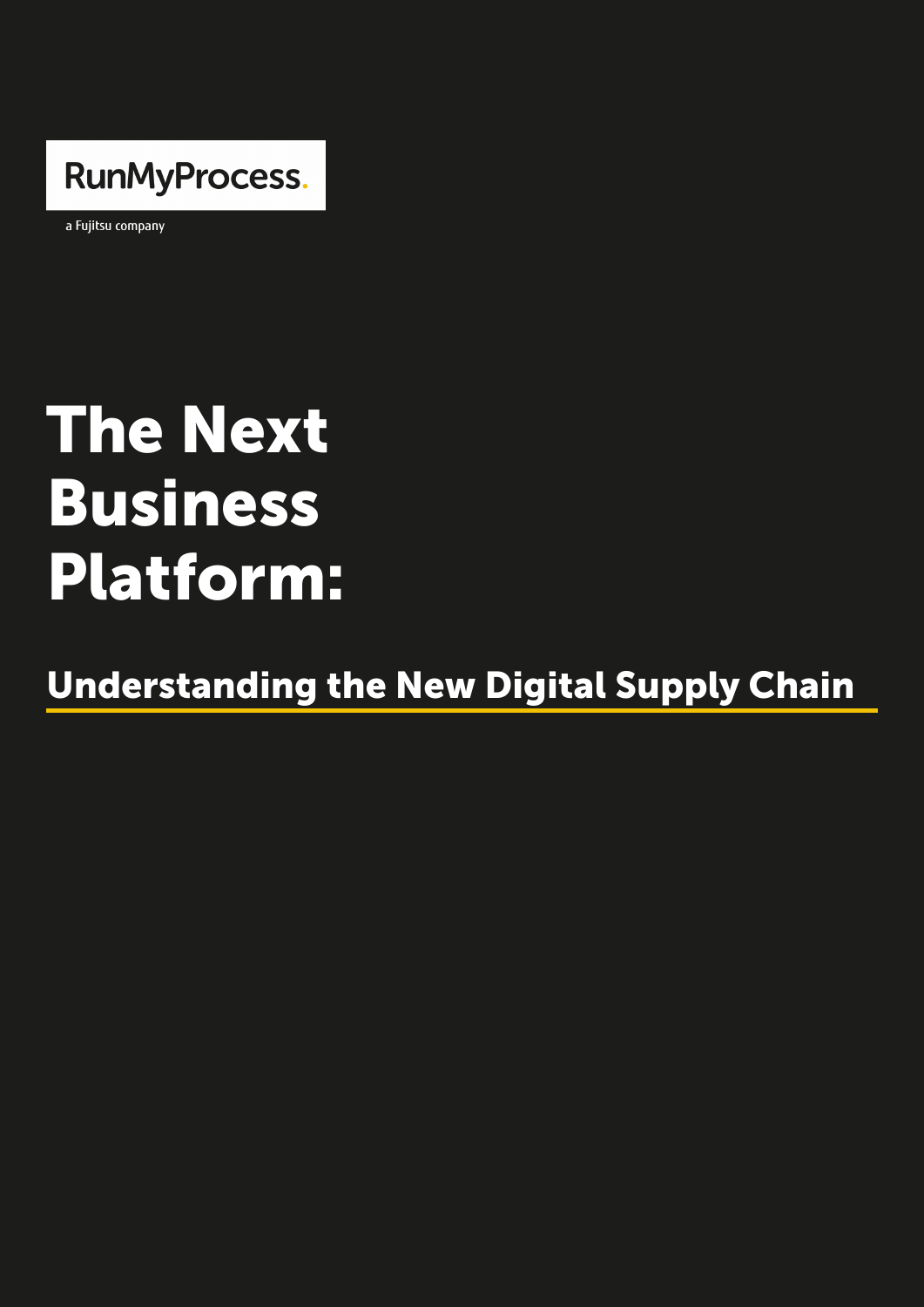Introduction Containerization as a platform for physical supply chains Cloud as a platform for digital supply chains Prepare for digital disruption The advantage goes to the agile For further thought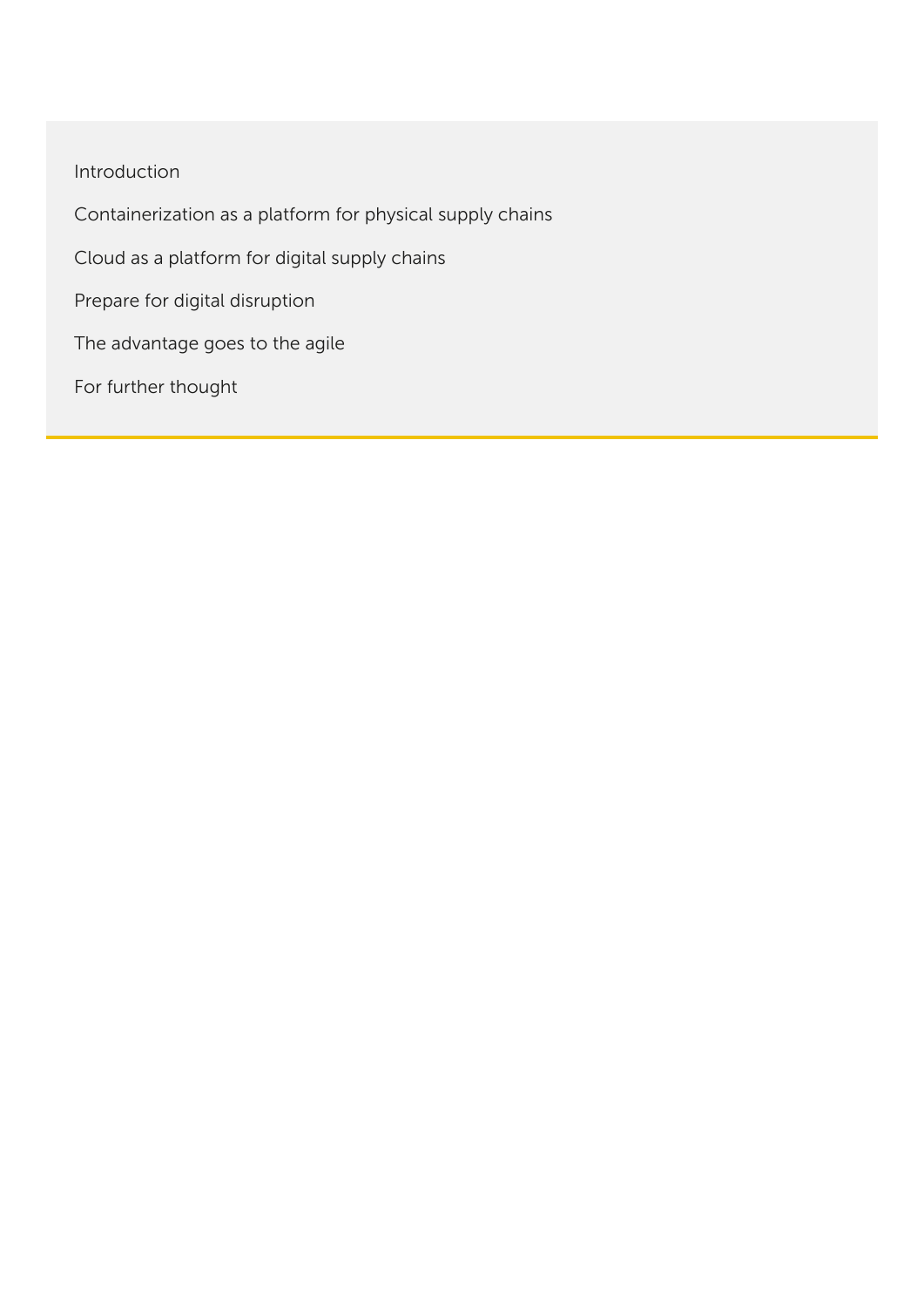# Introduction

#### Decades ago, "containerization" transformed the shipping industry and introduced globalization to physical supply chains. Could history repeat itself with digital and social supply chains?

Today's businesses implicitly operate across a combination of three different value chains: the physical value chain of components and products, the digital value chain of information and processes, and the social value chain of community and insight. During the 1960s, 1970s and 1980s, the physical value chain underwent seismic upheavals due to the introduction of standardized steel containers within logistics processes (a development known as "containerization"). This transformation reduced the costs of supplier integration and drove the emergence of global supply chains. We believe that the continued evolution of the Web as a communications platform – coupled with the realignment and commoditization of the IT industry via cloud computing – means that the digital and social value chains are now on the verge of second and third-wave transformations that will be every bit as disruptive.

# Containerization as a platform for physical supply chains

When an ungainly converted oil tanker that had been rechristened the "Ideal X" drifted into Port of Houston in 1958 carrying just 58 containers, few of the invited dignitaries and curious workers who stopped to watch its arrival would have guessed that they were witnessing the start of a new global order. But over the next 30 years, the process of containerization started by that maiden voyage would go on to decimate traditional shipping industries, fundamentally change the way in which businesses created and distributed goods and reconfigure the global economy.

To understand how this happened, we must first consider the difficulties associated with the shipping of goods prior to containerization. There was little or no standardization and goods were packaged in boxes, bags or loose depending on the preferences of each supplier. On the supply side, each mode of transport had its own methods and cost structures for moving this huge variety, and each mode relied heavily on manual labor at the many hand-over points at which goods were unloaded and reloaded in different ways. Consequently, moving goods was incredibly complex, costly and uncertain.

These obstacles prohibited the establishment of extended supply chains – especially on a global scale. The high costs, risks and unreliability of shipping the components required for integration encouraged companies to co-locate as much of their production as possible. Businesses operated large factories near their customers and used their overall organizational mass (i.e. scale across a wide breadth of capabilities) as a competitive barrier.

The genius of container pioneers, like Malcolm Maclean, was not in inventing a new kind of box, but rather in understanding one fundamental idea: Customers just wanted to reliably move goods from one place to another; they didn't care about the internals of the process or about protecting the multitude of traditional industries involved.

Although simple in hindsight, this idea was revolutionary. It presupposed the design of a new and fully integrated end-toend system. Goods needed to be packed into standardized containers to remove variation and allow wholesale automation across the complete process. Ships, trucks, trains and ports all had to be re-designed.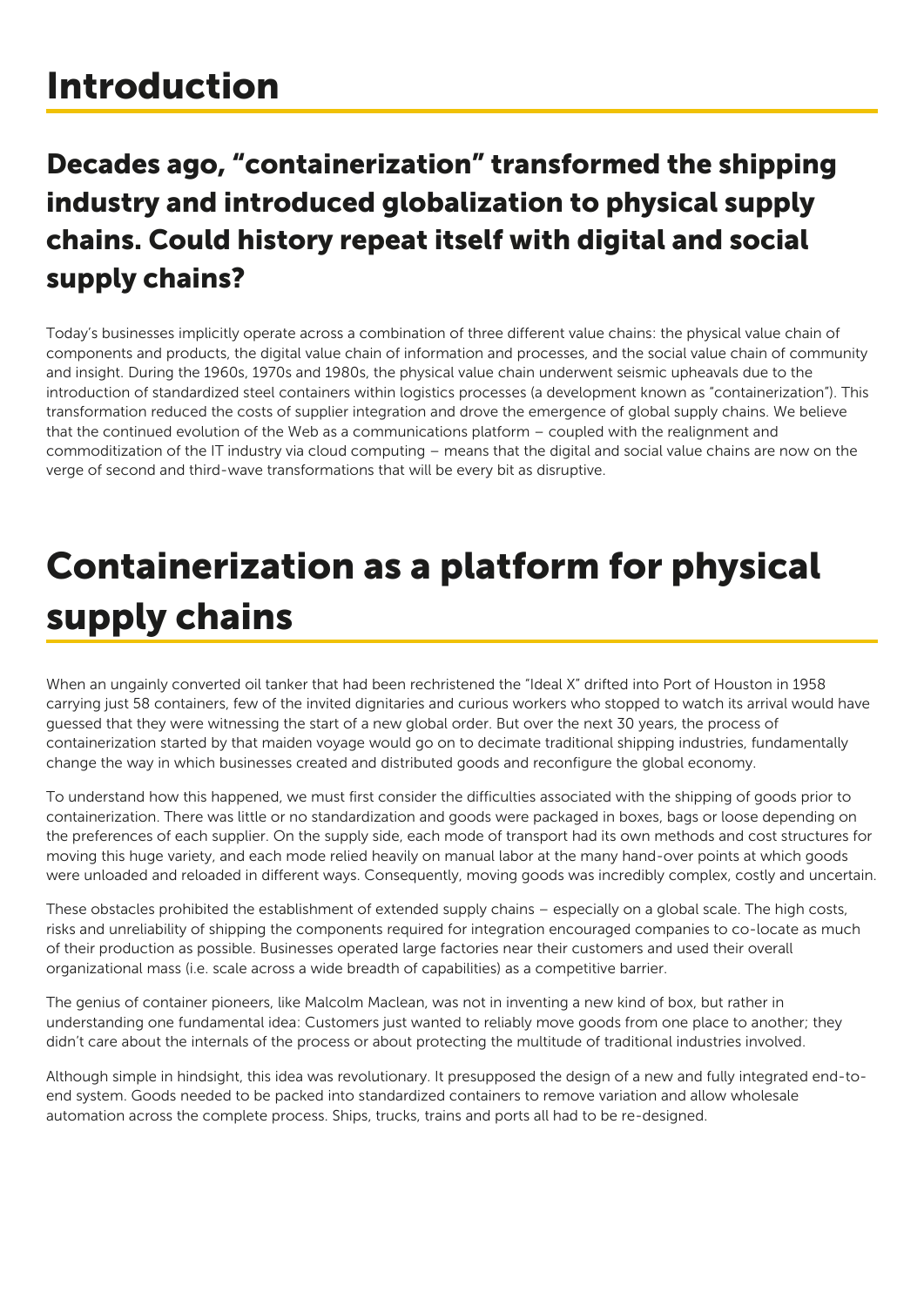This re-focusing on outcomes unleashed waves of innovation as the process of shipping was integrated, streamlined and automated from start to finish, thus generating immense economies of scale. The cost, reliability and timeliness of what emerged totally destroyed the legacy shipping industry with all of its inefficiencies, disconnects and unreliability. In its place, containerization delivered a new "business integration platform," if you will, for physical supply chains.

As the costs of integrating global suppliers and customers fell, so did the value of existing business models built around aggregation and co-location. Land and labor costs became the dominant factors instead of shipping costs. Countries like Japan, and later China, leveraged these changes to become global economic superpowers. Most importantly, however, the ability to integrate physical value chains reliably and cheaply drove specialization, making supply chains ever longer, more complex and more globalized. In this way, the new business platform that containerization provided drove the formation 3 of new kinds of business ecosystems. In this new economic environment, specialization, component integration and supply-chain coordination replaced vertical integration and co-location to become the new critical competencies for the physical value chain.

Containerization can, therefore, be considered the first wave of globalization. It changed the basis of competition within the physical value chain. It turned carefully crafted advantages of organizational mass, physical proximity to customers and vertical integration into disadvantages that dragged many organizations into oblivion.

# Cloud as a platform for digital supply chains

Fast-forward to the present day, and most people looking at cloud platforms and services would see something akin to the "Ideal X" – familiar technologies delivered with some new characteristics. Once again, people stand on the threshold of a new global order and see only a jerry-rigged ship rather than the transformational direction of travel it embodies.

Today's IT industry has much in common with the shipping industry at the dawn of containerization. There is little or no standardization in the way that businesses design, build and operate their systems, and each company has an IT organization that largely sets its own standards. On the supply side, the companies that provide technology and services (e.g. hardware, middleware, applications and managed services) each have their own tools, methods and cost structures. Solutions are painstakingly assembled in a way that relies heavily on manual labor at the many hand-over points. Taken in sum, these realities mean that the process of developing solutions often results in single-tenant systems that are too fragile, unreliable and costly to be used beyond the tightly controlled environment of a single enterprise.

Together, these issues have left little room for building systems that can be shared across many organizations. Consequently, they have offered only limited opportunities for specialization within the digital and social value chains. The high costs, risks and unreliability of building business services for integration has largely encouraged companies to co-locate much of their business-process and knowledge work within large organizations. That leads them to operate "information factories" and to use their overall organizational mass as a competitive barrier.

As with Malcolm Maclean's reframing of the value boundary for shipping, however, cloud computing is beginning to reframe the IT industry around outcomes. In simple terms, many early general-purpose services – such as Salesforce and Netsuite – have demonstrated the viability of delivering multi-tenant services globally and at scale for use within limited forms of digital supply chain. At the same time, large-scale social and collaborative services – such as Facebook and Wikipedia – have demonstrated the potential of social supply chains by enabling highly distributed communities to work together in new ways.

Current examples like these are very much early outliers – but they demonstrate the potential of digital and social supply chains in much the same way that the containers stacked upon the "Ideal X" demonstrated the potential of containerization for transforming physical supply chains. To really scale digital and social supply chains, we need to build the new end-to-end platforms that will standardize, automate and streamline the realization of businesses' intended outcomes – i.e. the creation, monetization and distribution of their valuable business IP. And this has already begun to happen.

While still at a very low level of abstraction, emerging cloud infrastructure platforms – such as those offered by Fujitsu and Amazon – are early demonstrations of the viability of realigning a broad range of previously fragmented technologies (including hardware, middleware, management and services) into an integrated and streamlined platform service that allows organizations to focus wholly on their intended solution rather than on the enabling technology. In the same way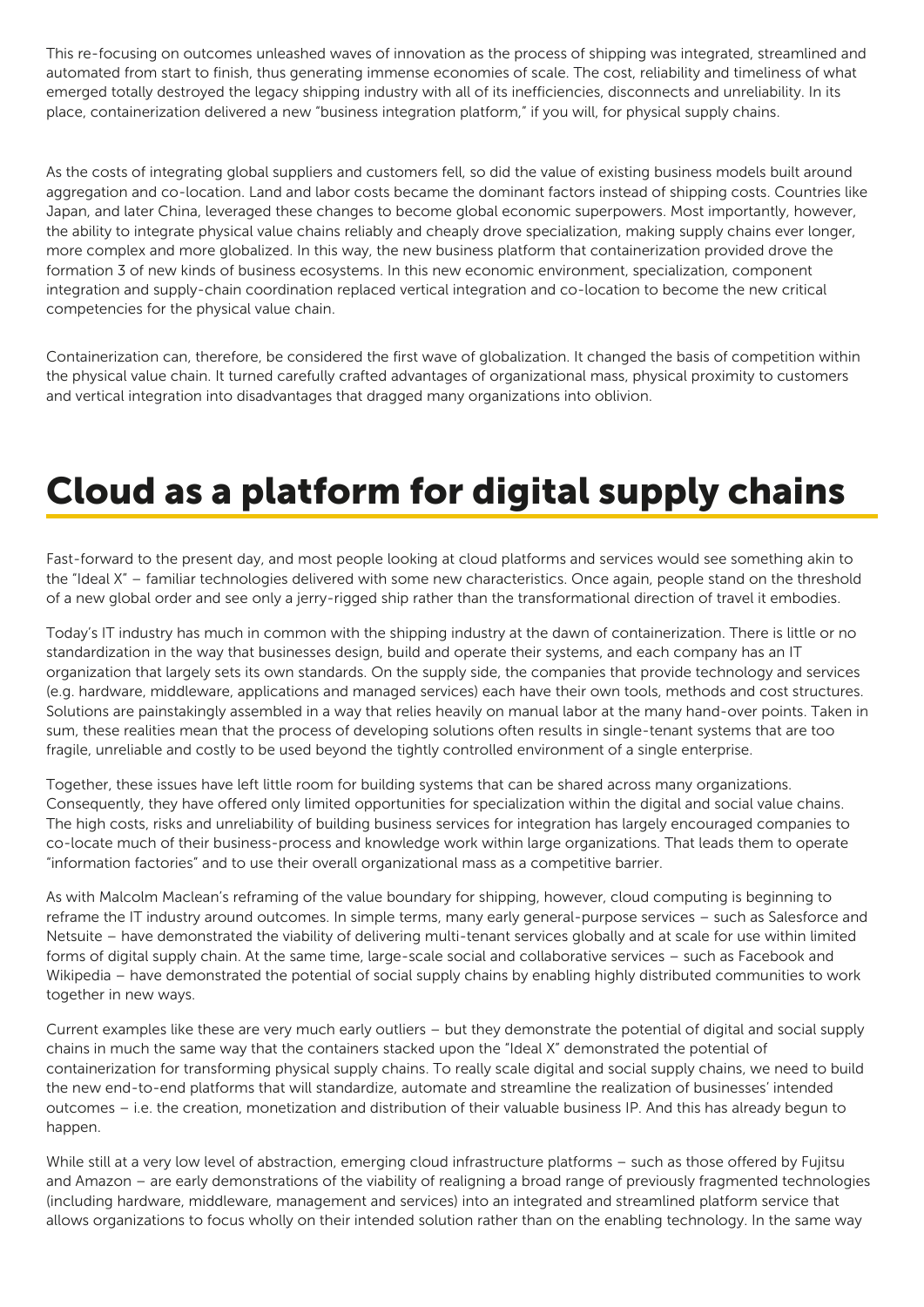that containerization ultimately became a platform for integrating business processes within the physical supply chain – by jointly optimizing all of the required technologies and processes around outcomes – we believe that these emerging cloud platforms will ultimately expand in scope to become a platform for the end-toend realization and monetization of a range of complex business service types (e.g. infrastructures, applications, business processes and full business services).

The next generation of digital platforms has the potential to optimize all of the technologies and processes required to enable the end-to-end creation, operation, monetization and sharing of scalable and multi-tenant digital and social services. Along the way, they will hide all of this complexity behind high-productivity modeling and development environments that focus on outcomes.

# Prepare for digital disruption

As with containerization and its dramatic impact on the structure of companies operating physical supply chains, we believe that the long-term effects of cloud-platform emergence will be profound – particularly for information and knowledge-intensive industries. Even those companies operating physical value chains will not escape these 2nd and 3rdwave disruptions, however, as physical assets increasingly become connected, digitized and available as a service.

One of the most profound effects of the digitization and socialization of individual business capabilities will be a need to rethink the purpose of the firm across two different dimensions. One dimension concerns the shifts in business model required as external digital and social services become available for integration and remixing. The other concerns the more fundamental impacts of digitization as such digital and social services become the de facto external expression of an organization's capabilities.

Firstly, the ability to access specialized physical, digital and social services consistently via the global network will mean that the purpose of the firm will no longer be to minimize the transaction costs of doing business by gaining scale and executing efficient in-house processes. Instead, in accordance with our experiences within the physical value chain, we believe that the successful company of the future will be as small as possible and will focus on building world-class digital and social value webs. They will do this by specializing, integrating external capabilities and employing cloud platforms to achieve core digital transformation (i.e. the digital encoding of their own specialized business capabilities as applications, processes and services for sharing with others). Again, as with physical value chains, we believe that integrating and orchestrating specialized providers within extended supply chains will radically improve outcomes to an extent that no individual organization could hope to achieve alone.

Secondly, such a "core digital transformation" changes the relationship between business and technology. In the past, organizations used IT as one of several non-core tools for increasing the scale and efficiency with which they executed traditional in-house processes. IT was effectively one of the "implementation technologies" underpinning the creation and execution of business capabilities. However, the shift to cloud has a profound impact here, too.

As business capabilities of all kinds are increasingly becoming digitized and socialized, these digital services come to encode and encapsulate a company's core IP. This change requires businesses to reframe the way that they think about IT: The emergence of cloud is not simply a different way of purchasing IT but rather a paradigm shift allowing technology to align more closely to the needs of the business. That transformation then enables them to share and monetize their valuable core IP within new digital and social supply chains.

The implications of these two shifts will be profound.

#### The advantage goes to the agile

The digital platforms of the future will allow the accelerated delivery and low-cost scaling of a company's specialization without requiring the firm to scale the size of the organization and its available resources. Being big will, therefore, slowly cease to be a competitive weapon. Smaller companies will take advantage of greater agility, world-class specialized services, and the web's natural cost transparency to become hyper-competitive. If the pattern of change brought by the shipping container repeats itself with digital platforms, we might speculate that huge opportunities lie in wait for those companies that can adapt to and exploit them. The container brought with it the potential for any manufacturing